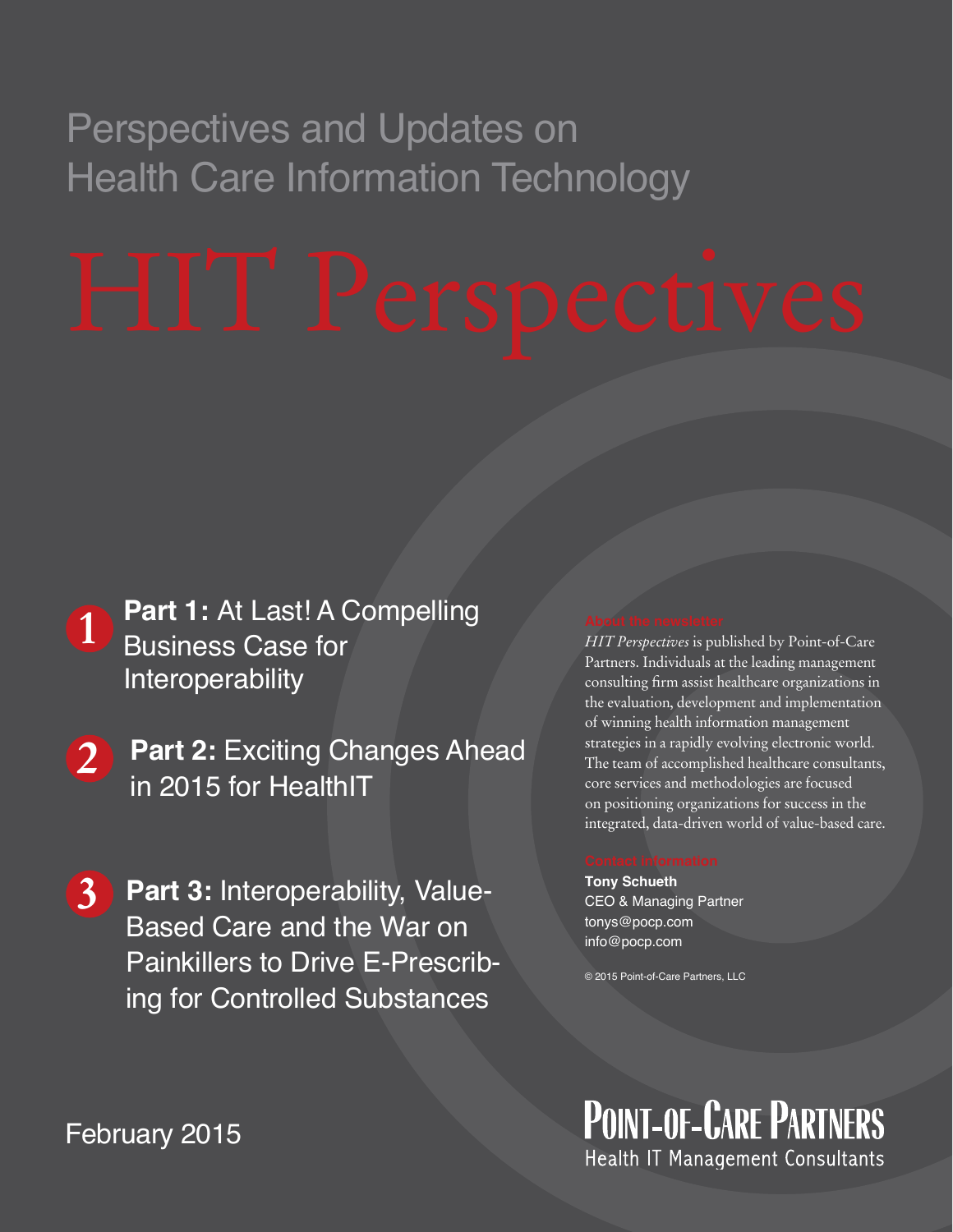**Part 1**  At Last! A Compelling Business Case for Interoperability

**Part 2** Exciting Changes Ahead in 2015 for HealthIT

### **Part 3**

Interoperability, Value-Based Care and the War on Painkillers to Drive E-Prescribing for Controlled Substances

## **1** Part 1: At Last! A Compelling Business Case<br>for Interoperability for Interoperability Shine Spotlanders Shine Spotlers Shine Spotlers Shine Spotlers Shine Spotlers Shine Spotlers Shine Spotlers Shine Spotlers Shine Spotlers Shine Spotlers Spotlers Spotlers Spotlers Spotlers Spotlers Spo

### *By Tony Schueth, Editor-in-Chief*

Interoperability clearly is the word of the day as we begin 2015. Until now, it has been one of the "warm and fuzzy" words bantered about in our industry and often associated with health care reform or used as a reason for being critical of electronic health record (EHR) vendors that are not supporting interoperable health care [\(see our related HISTalk article](http://histalk2.com/2015/01/30/readers-write-information-blocking-dont-blame-the-ehr/)). So, what makes 2015 much more compelling for interoperability? We finally have a robust business case as a true interoperability driver.

To be sure, newly announced initiatives by the Office of the National Coordinator for Health Information (ONC) are aiming to drive interoperability through harmonized standards [itemized in its Advisory](http://www.healthit.gov/sites/default/files/2015interoperabilitystandardsadvisory01232015final_for_public_comment.pdf) and the 10-year vision [outlined in its](http://www.healthit.gov/sites/default/files/nationwide-interoperability-roadmap-draft-version-1.0.pdf)  [Roadmap](http://www.healthit.gov/sites/default/files/nationwide-interoperability-roadmap-draft-version-1.0.pdf). They undoubtedly will move the ball up the field. However, the real game changer is the rapid movement toward value-based care, which creates the compelling business case we've been missing to date.

That business case is embodied in newly announced payment reforms by public- and private-sector payers. They feature reimbursement methods tied inextricably to health information technology (healthIT) and interoperability. Providers must seriously start to consider and act on these new payment models if they want to remain profitable, and even solvent, past next year. Medicare is planning to move away from feefor-service (FFS) medicine within four years, with half of all Medicare dollars paid by the end of 2018 through such "alternative" reimbursement models as bundled payments, patient-centered medical homes and accountable care organizations. At the same time, 85% of all remaining Medicare FFS payments are expected to be tied to quality or value by 2016 and 90% by 2018. The result will be a renewed emphasis on pay for performance by linking reimbursement to quality measures and patient outcomes. Similar goals were enunciated by a [coalition of private payers.](http://www.hcttf.org)

This rapidly moving train of payment reform will drive true interoperability. In order for providers to survive and thrive in this new reimbursement environment, sharing of high-quality data will be a necessity. Providers will have a business case for interoperable systems to meet quality and outcomes goals on which reimbursements will depend. Vendors, in turn, will meet that demand — which will be driven by specific buyer needs predicated on defined and required interoperability. This demand will incentivize vendors to develop innovative products and meet short timeframes envisioned by Medicare, private payers and the ONC. While the Roadmap and Advisory represent valuable future guidance, the emergence of a robust business case is the strong motivator that will yield active interoperability among providers and vendor systems.

As experts in healthIT, we would be happy to put our expertise to work and help you understand and capitalize on the new world of interoperability and value-based care. Point-of-Care Partners can help you understand ONC's draft Roadmap and Advisory, as well as help draft comments to guide ONC finalization of the documents. Stakeholder comments regarding the Roadmap are due April 3, with commentary due May 1 for the Advisory.

Perspectives and Updates on Health Care Information Technology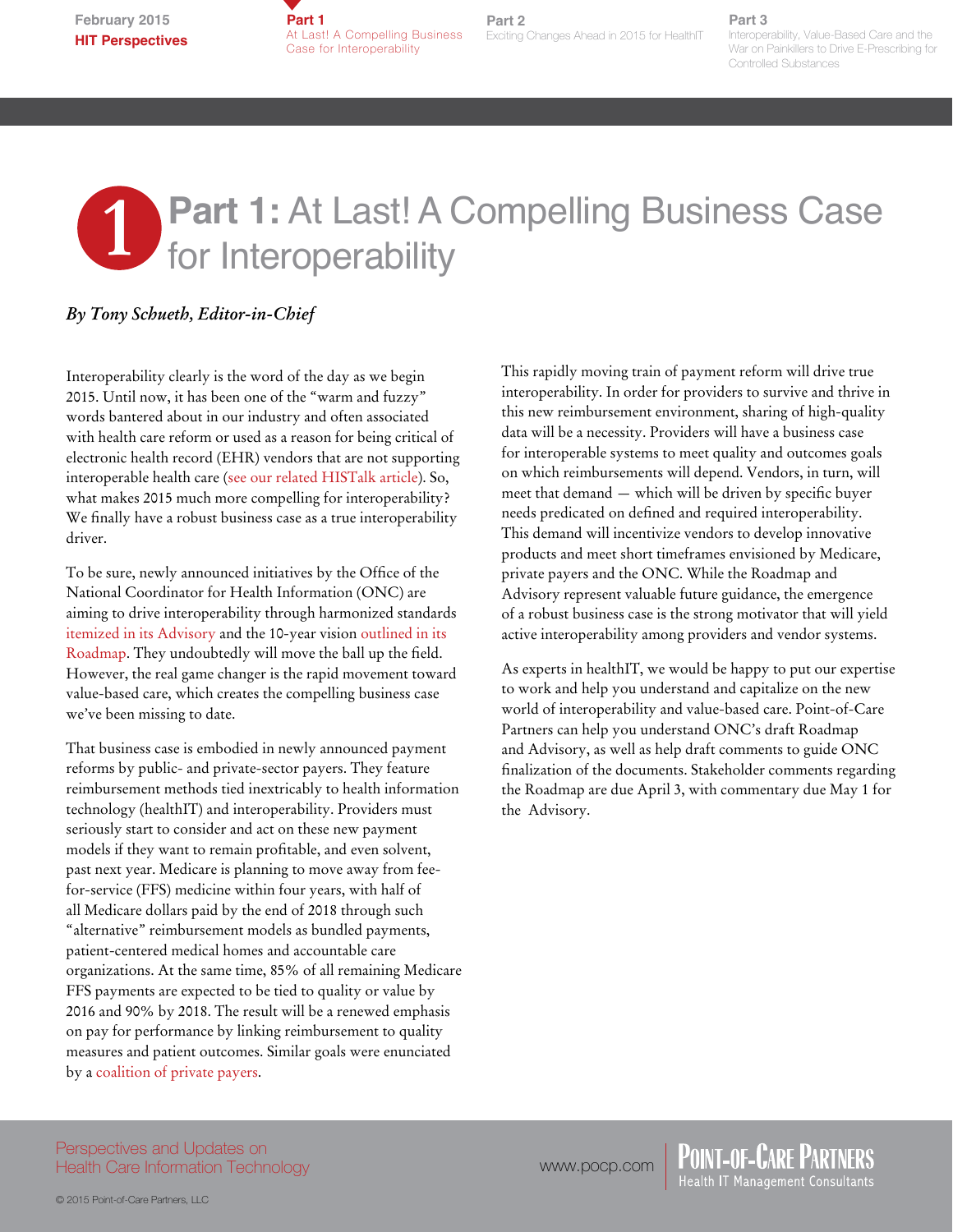**February 2015 HIT Perspectives**

**Part 2** At Last! A Compelling Business Case for Exciting Changes Ahead in 2015 for **HealthIT Part 1** Interoperability

**Part 3**

Interoperability, Value-Based Care and the War on Painkillers to Drive E-Prescribing for Controlled Substances

# **Part 2: Exciting Changes Ahead in 2015 for<br>
<b>Part 2: Exciting Changes Ahead in 2015 for**

## *By Tony Schueth, Editor-in-Chief*

Change is the hallmark of health care and health information technology (healthIT). This year promises to be another with tectonic shifts. On one hand, healthIT will continue to respond to evolving changes in the health care ecosystem by building on what has been in the pipeline. On the other, several new entrants into that ecosystem will significantly affect health care and healthIT going forward.

With that in mind, here are the top 10 trends we see ahead in 2015 for healthIT.

### **EHRs: Will only the strong survive as this market**

**consolidates?** In 2015, we could see increased consolidation in the electronic health record (EHR) market, mostly involving integrated delivery networks (IDNs). The emergence of valuebased reimbursement and other market forces have fostered a migration of physicians and small groups into large group practices. The gamut of individual EHR systems represented by acquired practices will be abandoned or gradually swapped out as these merged entities focus on an enterprise solution. Not surprisingly, enterprise systems favor large, well-established vendors.

Nonetheless, opportunities do exist for small- and medium-sized firms. Those focused on meeting specialists' unmet needs will have an advantage. EHRs offering cloud-based platforms will continue to increase market share.

**Population health: Why we'll finally see it pop.** Payers, policy makers and IDNs will have population health on their minds in 2015 more than ever before. Why? Because it makes sense from a business perspective and promises a fairly quick return on investment (ROI). Part of meaningful use (MU) and the [federal strategic plan](http://www.healthit.gov/sites/default/files/federal-healthIT-strategic-plan-2014.pdf) for healthIT for 2015 to 2020, population health represents a tectonic shift away from treating episodes of care for individual patients to managing the health of specific populations, such as the chronically ill or members of IDNs.

Part of this is driven by a renewed focus on value-based reimbursement, with the recent announcement that Medicare will move away from fee-for-service medicine and transition toward payment through such "alternative" reimbursement models as bundled payments, patient-centered medical homes (PCMHs) and accountable care organizations (ACOs). This new way of doing business — based on value-based reimbursement — will require changes to healthIT infrastructures and EHRs to capture clinical, administrative, cost and outcomes data. EHRs and health information exchanges (HIEs) will be needed to gather and report data, both internally and externally, to payers such as Medicare.

Another driver is the business case for population health, represented by ROI. According to a [survey by KPMG](http://www.prnewswire.com/news-releases/kpmg-survey-majority-of-health-executives-see-population-health-investment-recouped-within-4-years-300020062.html), half of health care organizations could recoup their population health investment within a short four-year window, many within the first 1 to 2 years.

**Clinical decision support: Docs will learn to love it.** This year will mark a turning point in the provider community, which will come to perceive clinical decision support (CDS) as a value-add and must-have rather than simply an annoyance. MU stage 2 includes several CDS requirements, but some providers consider these to be too much and too heavy handed. Others — especially early adopters — will be rethinking it. Savvy physicians have become comfortable with basic CDS and are now looking to expand beyond the basics to more advanced features.

These physicians, along with IDNs and ACOs, have realized that effective use of CDS means patients receiving the correct tests and preventive services, appropriate medications, and proper treatment, particularly for chronic conditions. This translates to better outcomes, which lead to successful valuebased reimbursement. As a result, clinician demand for more and improved CDS will stimulate EHR vendors to respond. They will be adding such CDS tools as documentation templates,

Perspectives and Updates on Health Care Information Technology www.pocp.com | POINT-OF-CARE PARTNERS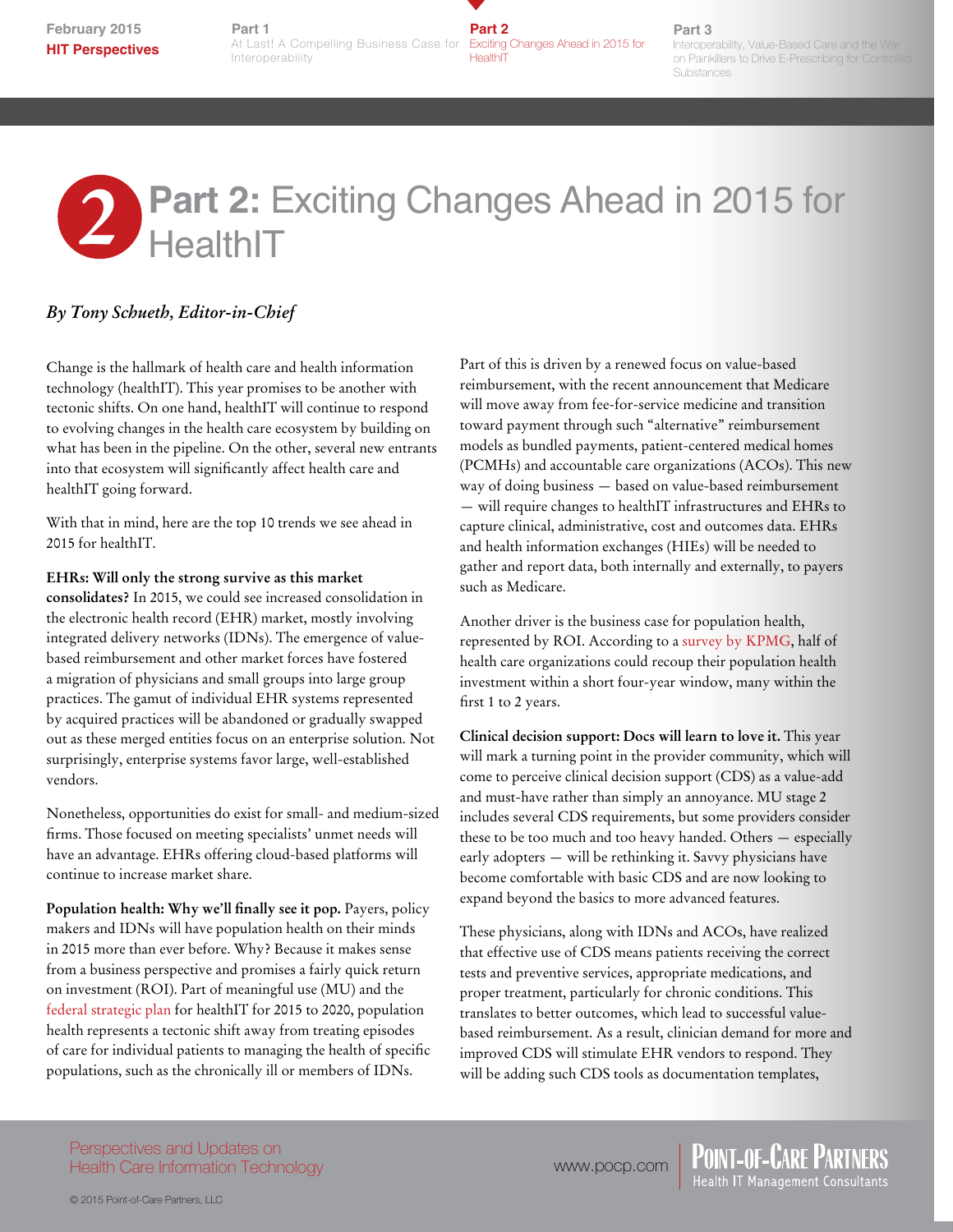### **Part 2: Exciting Changes Ahead in 2015 for HealthIT (continued)**

diagnostic support, condition-specific order sets, focused patient data reports and summaries and evidence-based guidelines — all of which may be deployed on a variety of platforms (e.g., mobile, cloud based or locally installed). Look also for CDS tools to enhance clinicians' quality of patient care in PCMHs and ACOs, as well as remote patient monitoring.

**Patient engagement: It will lead to innovative market marriages.** Engaging patients in their care has been disappointingly slow despite its being part of MU, significant noise coming out of Washington and increased demand by some patients and IDNs. This could be the year patient engagement begins to take off. Under pressure to reduce costs and improve outcomes — both within value-based reimbursement systems and outside — payers and providers will be looking for patient engagement solutions, particularly those that are technologybased, to drive action and get results.

Moreover, the need for better patient engagement is an opportunity that investors and entrepreneurs will jump on in 2015. This should not be surprising given low interest rates, increased availability of venture capital and growing awareness throughout the business community of the need to cut health care costs while promoting wellness. That should translate into a wider range of wearables, mobile devices and applications to monitor patients and help them meet clinical and lifestyle targets customized to their age, health status, conditions and insurance coverage. Expect to see greater innovation in electronic patient/ provider messaging that provides targeted actionable information across various patient populations as well as meaningful feedback.

Data sharing is another area that is ripe for opportunity, particularly regarding ways patients can contribute information to their EHRs and how caregivers can be included. Both entrepreneurs and institutions are looking to leverage technology to educate patients about their care and conditions. Innovative healthIT solutions are needed to reach the elderly and many minorities, who tend to be underserved and have multiple chronic illnesses that are costly to treat.

**Electronic health records: Will they be easier to use?**  Washington is abuzz these days with the perceived need for better healthIT interoperability. We heartily support ongoing work by the industry and federal government for improvements in this area. Take, for example, suggestions in the [new draft](http://www.healthit.gov/sites/default/files/nationwide-interoperability-roadmap-draft-version-1.0.pdf)  [Roadmap](http://www.healthit.gov/sites/default/files/nationwide-interoperability-roadmap-draft-version-1.0.pdf) recently issued by the Office of the National Coordinator for Health Information Technology (ONC) and its [2015 Interoperability Standards Advisory \(the Advisory\)](http://www.healthit.gov/sites/default/files/2015interoperabilitystandardsadvisory01232015final_for_public_comment.pdf). To be sure, these initiatives will drive interoperability, but newly announced payment reforms will be the game changer. (Learn more in our related article in this issue of HIT Perspectives.)

While ONC's interoperability recommendations are being finalized, the industry in 2015 will be building on MU requirements and processes that have already left a core of basic interoperability supported across many EHR vendors. MU's cookie-cutter approach has created usability gaps that vendors will be working to address. Physicians want systems that are straightforward to use, more easily and securely integrated into their work flows, and customized to the unique needs of their specialties. Many will be replacing hastily purchased EHRs because they desire enhanced functionalities, such as specialtyspecific work flows. That lesson is underscored in a recent survey by the American Academy of Family Practice, which found that 59% of family physicians who switched EHRs got better functionality — the top reason for the change in the first place. Other physicians will be implementing new EHRs because they will be joining IDNs that require use of a particular system. IDNs, ACOs and even large group practices will need expanded data capture, analytics and reporting capabilities.

**Biosimilars: They will be blinding us with science.** One of the newest trends is the entrance of biosimilar pharmaceuticals into the US market. The Food and Drug Administration is poised to begin approving these drugs, which are similar to, but not identical copies of, the originator biologic and are not generic alternatives. (For a more detailed primer on biosimilars, [see our article](http://www.pocp.com/hitperspectives_opportunityknocks.html#.VOSnDr69V8x) in the December 2014 issue of HIT Perspectives.) We expect that the trickle of approved biosimilars soon will turn into a flood, creating numerous challenges and opportunities for healthIT in terms of standards and changes to EHRs and dispensing systems. Many of these will be driven by the need to add the manufacturer name and lot number to the drug ecosystem in response to provisions of the Drug Quality and Security Act of 2013. These changes will be needed to "track and trace" adverse drug events potentially associated with biosimilars and other medications. That is easier said than done as normal industry practices, and the standards used for electronic communication between prescribers and pharmacists, don't typically contain lot number or manufacturer information.

**Specialty medications: ePrescribing will be the prescription for success.** Specialty medications will continue to be of intense interest by payers and providers as their costs and share of the nation's drug spend continue to rise. The rise in biosimilars also will contribute to the focus on specialty meds. As a result, emphasis will be placed on using electronic prescribing (ePrescribing) and prior authorization (PA) to improve management of the prescribing and distribution processes of these medications and reduce the significant overhead costs associated with today's paper/phone/fax processes.

In fact, ePrescribing of specialty medications is already in use

### Perspectives and Updates on Health Care Information Technology

www.pocp.com | POINT-OF-CARE PARTNERS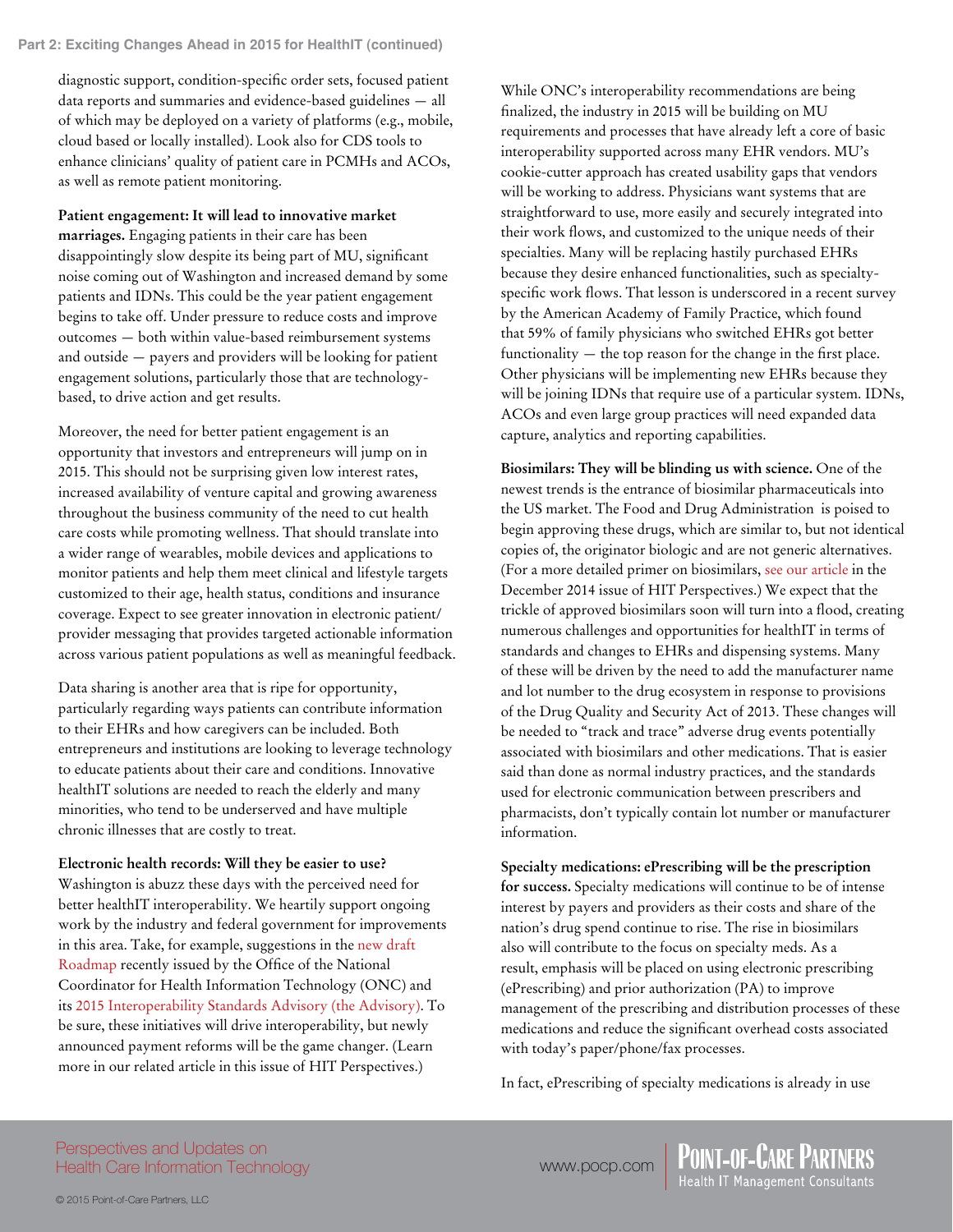today on a limited basis. One barrier to wider use of ePrescribing for specialty medications is that the data transmitted do not contain vital information — such as height, weight and PA approvals needed by the specialty pharmacy. This means the pharmacy must request additional information from the prescriber and revert back to paper- and fax-based processes. The industry is aware of these gaps and will continue to work on filling them. Examples include the wider integration of electronic prior authorization (ePA) into EHRs and modification of the prescription transaction standard to accommodate this information. We will also see more robust integration of pharmacy and medical benefits, thus allowing plans to better track the usage of specialty drugs across beneficiaries. This will necessitate major changes in ePrescribing, standards and payer and pharmacy systems.

**EPCS: Adoption will be getting a shot in the arm.** Electronic prescribing of controlled substances (EPCS) will continue to gain traction in 2015. Part of this is because EPCS is the final frontier of ePrescribing and it is natural that market forces will try to fill the void. Pharmacies are ready for EPCS. So are EHR vendors, which are increasingly bringing EPCS-compliant products to market now that demand has been demonstrated. In addition, the process for accrediting EPCS-compliant products will be streamlined now that the [Electronic Healthcare Network Accreditation Commission](https://www.ehnac.org) (EHNAC) is exclusively handling certification. This should result in more EPCS-compliant products hitting the market sooner and will stimulate adoption by providers. The move toward interoperability and value-based care by public and private payers also should stimulate EPCS adoption in 2015. (Read more in this issue of HIT Perspectives.)

Another major driver for EPCS is the war against substance abuse being led by the federal and state governments. One example is the I-STOP Program in New York, which requires ePrescribing of all medications in March 2015 and the consultation by most prescribers of the state's Prescription Drug Monitoring Program (PDMP) Registry when writing prescriptions for Schedule II, III, and IV controlled substances. The PDMP Registry provides practitioners with direct, secure access to view dispensed controlled substance prescription histories for their patients. This information will allow practitioners to better evaluate their patients' treatment with controlled substances and determine whether there may be abuse or nonmedical use. Many states are considering following New York's lead, which would not be that difficult since all states have a monitoring program that is authorized or already up and running. A challenge to more widespread adoption, however, is that while providers are adopting EPCS-compliant ePrescribing systems, PDMP data are not yet integrated into the EHR. This represents an opportunity for EHR vendors to fill a market gap with a feature that will yield significant patient safety benefits.

**Electronic prior authorization: Health care will just say yes.**  Vendors in 2015 will increase their implementations of ePA. Despite availability of the standard, its integration into EHRs has been slow. That should change as demand for ePA continues to grow. Some will be due to the entry of biosimilars entering the market, coupled with the increasing demand for specialty medications spurred by the continued rise of chronic diseases. All of these will require PA, eventually creating a tipping point for ePA away from the traditional paper/phone/fax PA methods.

In addition, look for payers' renewed interest in medical electronic preauthorization. This shift in payer mind-set is fairly easy to understand. Payers are beginning to see the success in ePA for medications now that the standard has become more widely adopted. Paper/phone/fax PA processes for medical procedures, lab tests and devices have been a long-standing and expensive pain point for both payers and providers, and the success in ePA may point to relief for that.

**Real-world evidence: Data and methods will be making it real.** Wider use of real-world evidence (RWE) will be a major transformational trend in 2015. Expect to see payers, regulators, pharmaceutical companies and others increasingly look at RWE as a new way to assess patient outcomes and create value. Analyses of large sets of anonymized patient-level data, or real-world data (RWD), can yield an assessment of the true effectiveness, risks, safety and cost benefits of a drug, procedure or device. As a result, RWE provides an unprecedented window into how a particular product is used — by whom, under what circumstances and yielding what outcomes. Drug manufacturers are now using large data sets and sophisticated analytics to see how their existing drugs actually perform in the real world. This increases their understanding of how drugs actually perform — on top of the knowledge gained from the narrow confines and small populations of the gold standard of randomized, controlled clinical trials.

RWE will also become increasingly important to payers, providers and regulators. Using RWE, they can have an accurate and advance assessment of the risks and benefits of treatments and actual health outcomes in large patient populations. RWE further can be translated into action-oriented messaging for patients and health care providers at the point of care. Additionally, RWE creates opportunities for healthIT infrastructure vendors to provide the RWD needed for the analyses. Vendors can create value for payers and regulators by collecting and aggregating clinical data from EHRs, as well as by linking claims and registry data.

Perspectives and Updates on Health Care Information Technology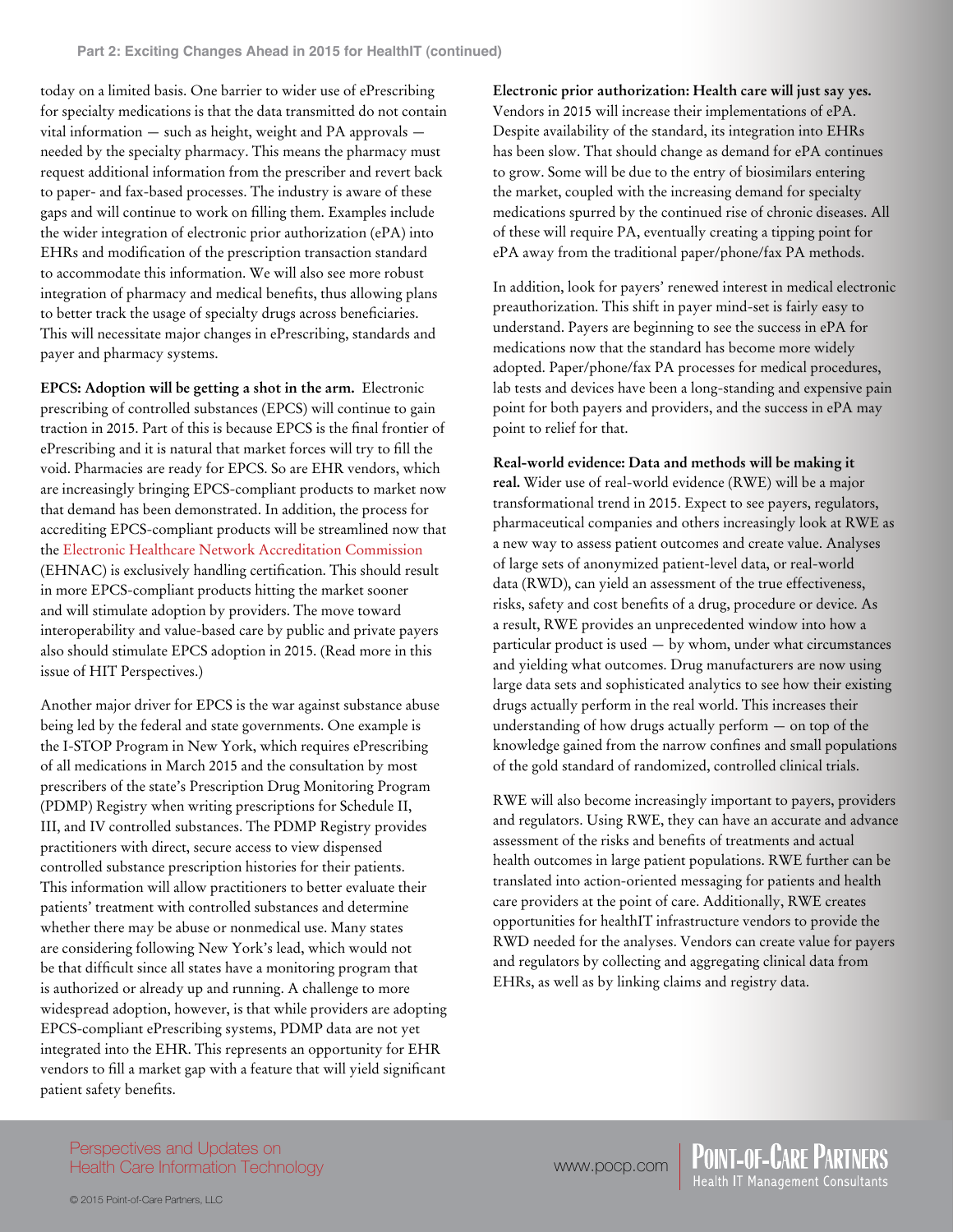**Part 1** At Last! A Compelling Business At Last! A Compelling Business Case for Interoperability

**Part 2**<br>Exciting Changes Ahead in 2015 for HealthIT **Part 2**

**Part 3** Interoperability, Value-Based Care and the War on Painkillers to Drive E-Prescribing for Controlled Substances

# **3** s **Part 3: Interoperability, Value-Based Care and the War on Painkillers to Drive Part 1** Part **Existes Case for**<br> **Example Substance Substances Ahead in 2015 for HealthTen precedibility, value Based Car<br>
<b>Part 3: Interoperability, Value-Based**<br> **Care and the War on Painkillers to Drive**<br> **E-Prescribin**

### *By Tony Schueth, Editor in Chief*

E-prescribing for controlled substances (EPCS) has been slow to take off but will gain renewed traction due to policy and legislative changes at the federal and state levels that have created new drivers expected to hasten the adoption of EPCS beginning in 2015.

Controlled substances account for roughly 13% of all prescriptions each year. EPCS has long been approved by the Drug Enforcement Administration (DEA), providing certain requirements are met. It is legal in 49 states, whose requirements must meet or exceed those put in place by the DEA. According to Surescripts, nearly all physicians who electronically prescribe (ePrescribe) also prescribe controlled substances. However, the vast majority of controlled substance prescriptions are still handled via traditional phone/paper/fax methods. It is estimated that only 1% of controlled substance prescriptions are transmitted electronically.

This percentage is expected to rise quickly because the federal government, in particular, has added policy levers in terms of increased interoperability of health information technology (healthIT). Movement by Medicare and private payers toward value-based care also will require greater EPCS adoption. Finally, states are looking to enact legislation requiring EPCS as a tool to combat the war against abuse of prescription painkillers.

**Improved interoperability.** EPCS is included in a federal interoperability initiative to improve care through increased, interoperable exchange of clinical and prescription data. Created by the Office of the National Coordinator for Heath Information Technology (ONC), th[e draft Shared Nationwide](http://www.healthit.gov/sites/default/files/nationwide-interoperability-roadmap-draft-version-1.0.pdf)  [Interoperability Roadma](http://www.healthit.gov/sites/default/files/nationwide-interoperability-roadmap-draft-version-1.0.pdf)p has an overall goal to achieve basic electronic health data interoperability by 2017. EPCS, with concurrent availability of data from state prescription drug monitoring programs (PDMPs), is featured among the

Roadmap's 2015 to 2017 calls to action — specifically, for providers to routinely leverage standards-based healthIT to support priorities and work flows. The combination of the ONC throwing its considerable clout behind this recommendation and its two-year implementation horizon are sure to be short-term drivers for increased EPCS adoption.

PDMPs are secure, state-administered electronic databases that track the prescribing and dispensing of controlled substances and other prescription drugs of concern. Both the federal and state governments recognize PDMPs as effective tools toward reducing prescription fraud and abuse of controlled substances. Currently, 49 states and Guam have an operational PDMP, which collects data from dispensers and reports information from its database to authorized users. ([Click here for an in](http://www.fas.org/sgp/crs/misc/R42593.pdf)[depth overview of PDMP programs.](http://www.fas.org/sgp/crs/misc/R42593.pdf))

Despite the promise of PDMPs, more work needs to be done to enable the exchange of EPCS data and their integration into EHRs and the ePrescribing work flow. The ability of PDMPs to exchange data across state lines is presently suboptimal. As of November 2014, 29 state PDMPs can share data with other state databases.

To address those concerns, ONC has sponsored a stakeholderdriven Standards and Interoperability (S&I) Workgroup. It is looking at harmonizing standards for PDMP data exchange, facilitating pilots and creating an implementation guide. [\(Click](http://wiki.siframework.org)  [here to learn more about this S&I initiative.\)](http://wiki.siframework.org)

**More standards interoperability.** Another piece of ONC's impetus for interoperability is its [2015 Interoperability](http://www.healthit.gov/sites/default/files/2015interoperabilitystandardsadvisory01232015final_for_public_comment.pdf)  [Standards Advisory \(Advisory\)](http://www.healthit.gov/sites/default/files/2015interoperabilitystandardsadvisory01232015final_for_public_comment.pdf). This represents a framework

Perspectives and Updates on Health Care Information Technology

www.pocp.com | POINT-OF-CARE PARTNERS<br>Health IT Management Consultants